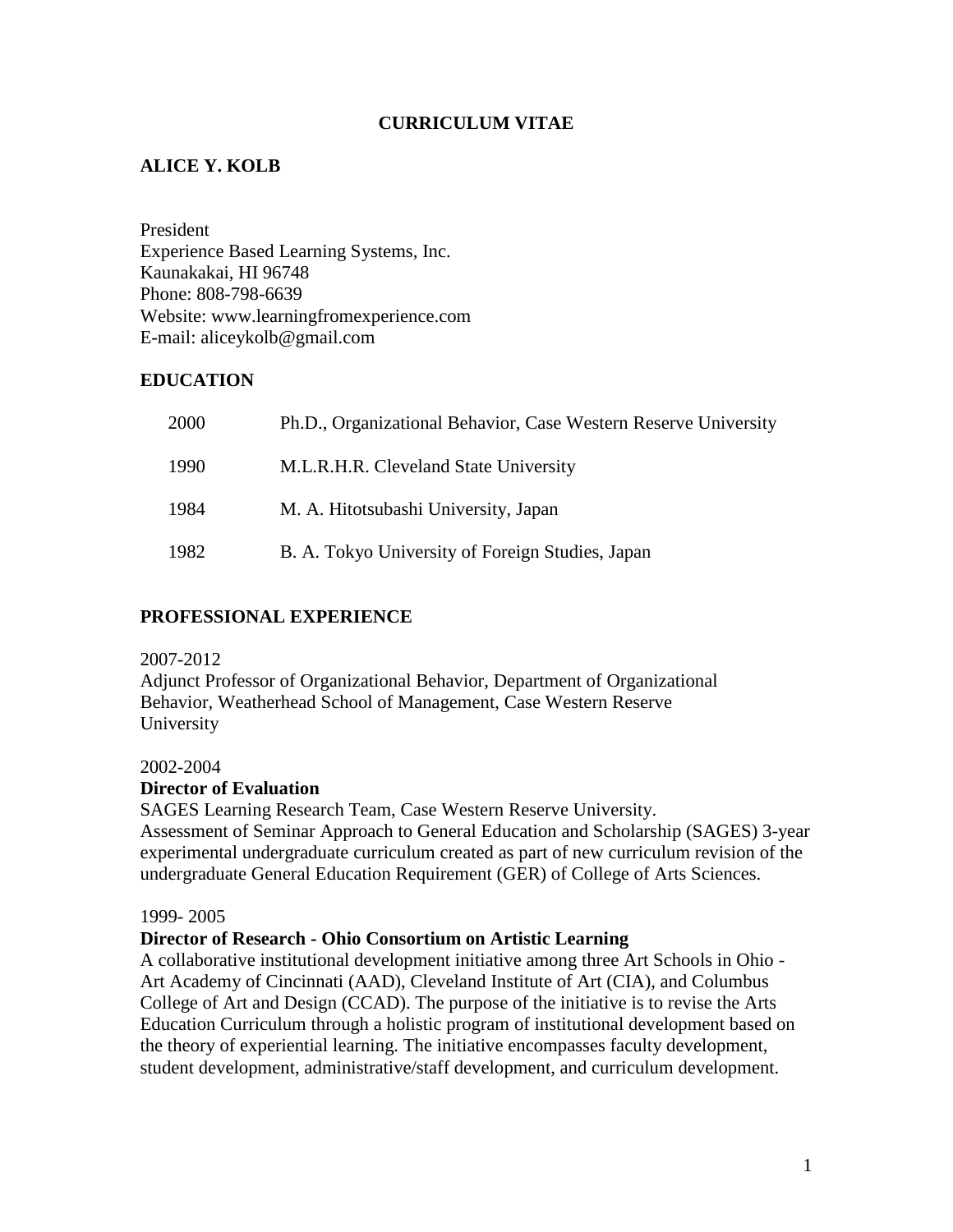#### 1996-1998

### **Cross-Cultural Consultant**

Keithly Corporation, Cleveland, Ohio

Assisted and trained Keithly engineering executives on cross-cultural management, crosscultural communication, and conflict management within the Japanese business environment.

#### 1995-1996

### **Program Manager**

Cleveland Children Museum, Cleveland, Ohio

Designed and implemented play activities and programs for children under the age of 12 based on developmental play theories of Psychology, Anthropology, Ethology, and Aesthetic theories on play.

### 1994-1996

### **Cross Cultural Trainer**

Nordson Corporation, Cleveland, Ohio

Assisted and trained Nordson employees to be stationed in Asia and Latin America on the nature of global economy, cross-cultural communication, and expatriate adaptation and education.

### 1991 – 1992

### **Global System Liaison**

Toppan Moore Systems, Inc (TMS) Japan

Assisted and supported system engineers stationed in South East Asia and Europe on MIDAS Banking System Software installation and implementation.

### 1980-1987

### **Cross-Cultural Consultant, Tokyo, Japan**

Trained Japanese diplomats, business executives, and executives of non-profit organizations on cross-cultural adaptation, cross-cultural communication, and expatriate education. Client list includes: Mitsubishi Heavy Industries, Omron Technology, Nippon Steal, JICA (Japan International Cooperation Agency, an international non-profit organization), Ministry of International and Foreign Affairs, and Federal Universities.

#### 1982-1983

### **International Human Resources Associate**

Hitachi Manufacturing Company, Tokyo, Japan

Assisted on design and implementation of expatriate compensation package of Japanese expatriated stationed in USA, Europe, Latin-America and Southeast Asia.

1976-1978

### **Research Associate**

IAPAR, Agricultural Research Institute of Parana, Brazil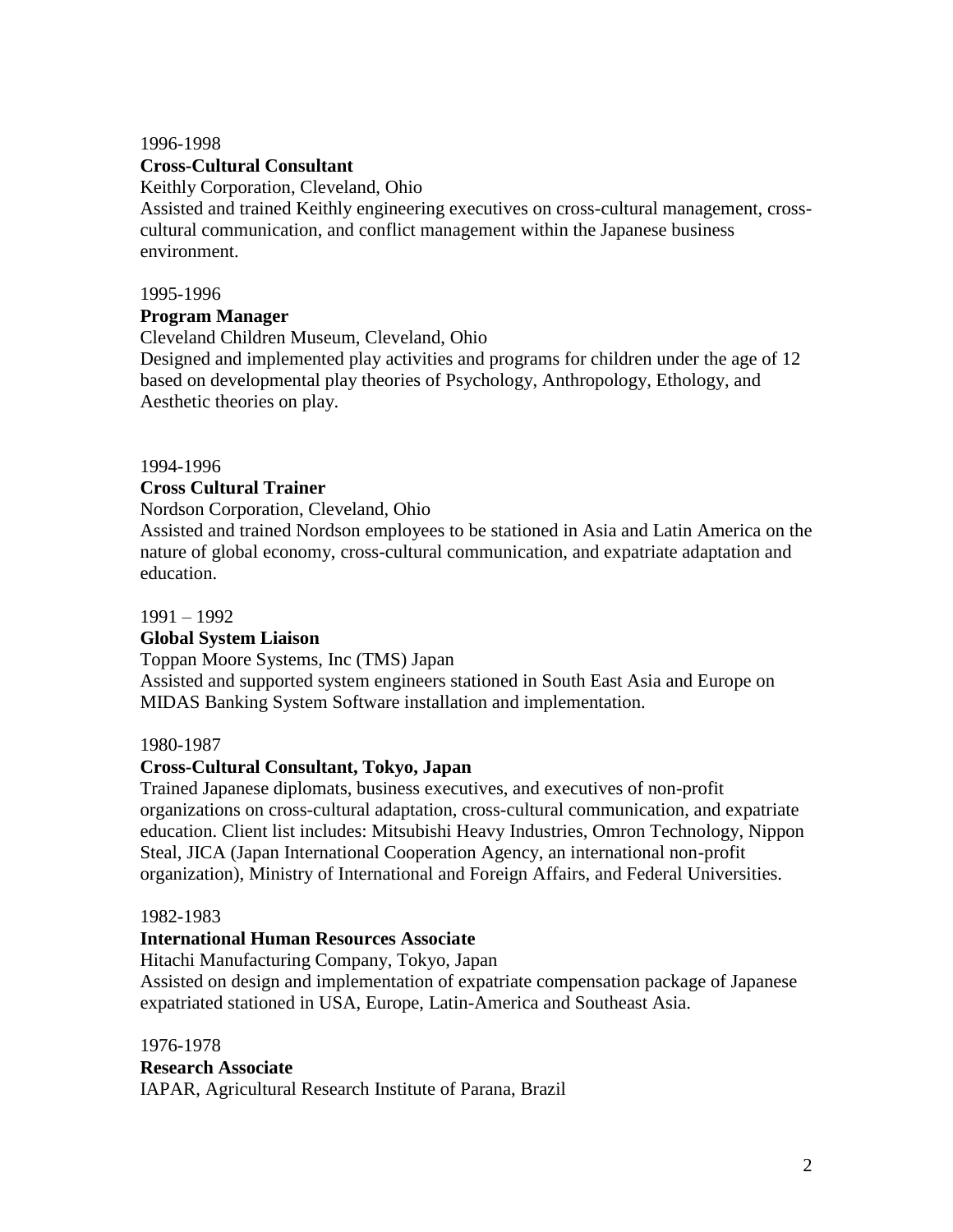Assisted Japanese researchers on agricultural technology transfer to local researchers and technicians.

## **VIDEO AND SHORT FILM PRODUCTION**

Kolb, A. Y. (2022). Short film: Where a seed grows. In production.

Kolb, A. Y. (2022). Short film: Why conversational learning matters. In production.

Kolb, A. Y. (2021). Video: The cycle of experiential learning. https://learningfromexperience.com/themes/experiential-learning-video-series/

Kolb, A. Y. (2020). Video: This is experiential learning. https://learningfromexperience.com/themes/this-is-experiential-learning-video/

Kolb, A. Y. (2019). Video: Eight important things to know about the experiential cycle. <https://learningfromexperience.com/themes/experiential-learning-theory-videos/>

## **PUBLICATIONS**

Mensa Research Journal (2021) The Experiential Learning Theory of Dr. David Kolb and Dr. Alice Kolb 52(3) Mensa Foundation.org

Kolb. A. Y. & Kolb, D. A. (2021). Gencel, I. E., Erdogan, M., Kolb, A. Y. & Kolb, D. A. (2021). Rubric for Experiential Learning. *International Journal of Progressive Education,* 17 (1): 188-211.

Kolb, A. Y. & Kolb, D. A. (2021). The Kolb Experiential Learning Profile. Kaunakakai, HI: Experience Based Learning Systems [www.learningfromexperience.com](http://www.learningfromexperience.com/)

Kolb, A. Y. & Kolb, D. A. (2021). *The Kolb Experiential Learning Profile: A Comprehensive Guide to the Theory, Psychometrics and Research on Validity and Educational Applications*. Kaunakakai, HI: Experience Based Learning Systems.

Kolb, A. Y. & Kolb, D. A. (2021). Experiential Learning Theory Bibliography Volume 5 2015-2016

Kolb, A. Y. & Kolb, D. A. (2021). Experiential Learning Theory Bibliography Volume 6  $2017 - 2018$ 

Kolb, A. Y. & Kolb, D. A. (2021). Experiential Learning Theory Bibliography Volume 7  $2019 - 2021$ 

Kolb, A. Y. & Kolb, D. A. (2018). Eight important things to know about the experiential learning cycle. *AEL* 40(3): 8-14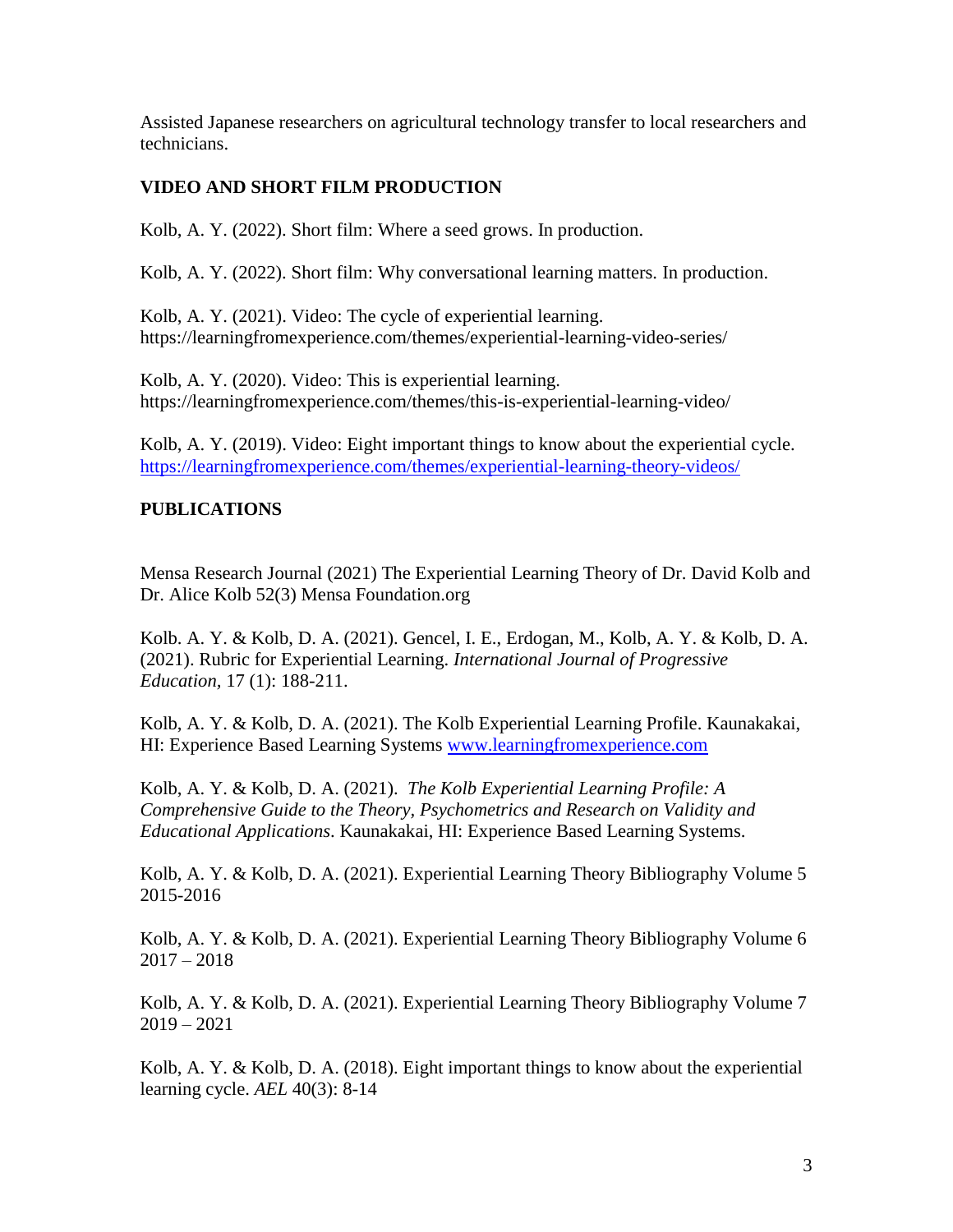Kolb, A. Y. & Kolb, D. A. (2017). Experiential Learning Theory as a Guide for Experiential Educators in Higher Education. *ELTHE: A Journal for Engaged Educators*,  $1(1): 7-44$ 

Kolb, A. Y. & Kolb, D. A. (2017). *Becoming an Experiential Educator: Principles and Practices of Experiential Learning.* Experience Based Learning Systems.

Kolb, A. Y., Kolb, D. A., Passarelli, A. & Sharma, G. (2014). On becoming an experiential educator: The Educator Role Profile. *Simulation & Gaming.* 45(2): 204-235 DOI: 10.1177/1046878114534383

Kolb, A. Y. & Kolb, D. A. (2013). *The Kolb Educator Role Profile*. Kaunakakai, HI: Experience Based Learning Systems [www.learningfromexperience.com](http://www.learningfromexperience.com/)

Kolb, A. Y. & Kolb, D. A. (2013). *The Kolb Learning Style Inventory Version 3.2* [www.haygroup.com/leadershipandtalentondemand.](http://www.haygroup.com/leadershipandtalentondemand)

Kolb, A. Y. & Kolb, D. A. (2013). *The Kolb Learning Style Inventory 4.0: A Comprehensive Guide to the Theory, Psychometrics, Research on Validity and Educational Applications.* Boston, MA: Hay Resources Direct [www.haygroup.com/leadershipandtalentondemand](http://www.haygroup.com/leadershipandtalentondemand)

Kolb, A. Y. & Kolb, D. A. (2013). Experiential Learning Theory Bibliography: Volume 1—1971-2005. Department of Organizational Behavior, Weatherhead School of Management, Case Western Reserve University.

Kolb, A. Y. & Kolb, D. A. (2013). Experiential Learning Theory Bibliography: Volume 2—2006-2010. Department of Organizational Behavior, Weatherhead School of Management, Case Western Reserve University.

Kolb, A. Y. & Kolb, D. A. (2013). Experiential Learning Theory Bibliography: Volume 3—2011-2012. Department of Organizational Behavior, Weatherhead School of Management, Case Western Reserve University.

Kolb, A. Y. & Kolb, D. A. (2011). *Learning Style Inventory Version 4.0* Hay Resources Direct. 116 Huntington Avenue, Boston, MA 02116 [www.haygroup.com/leadershipandtalentondemand.](http://www.haygroup.com/leadershipandtalentondemand)

Kolb, A. Y. & Kolb, D. A. (2010). Entries for: "Experiential learning theory", "Kolb's learning styles", "Meta-cognitive experiential learning", "Learning identity", "Experiential learning space", "Experiential learning spiral" & "learning style". In Seel, N. M. (Ed.) *Encyclopedia of the sciences of learning.* N. Y.: Springer Science+Business, LLC

Kolb, A. Y., & Kolb, D. A. ( 2010). Playing to learn, learning to play: A case study of a ludic learning space*. The Journal of Organizational Change Management*. 23(1): 26-50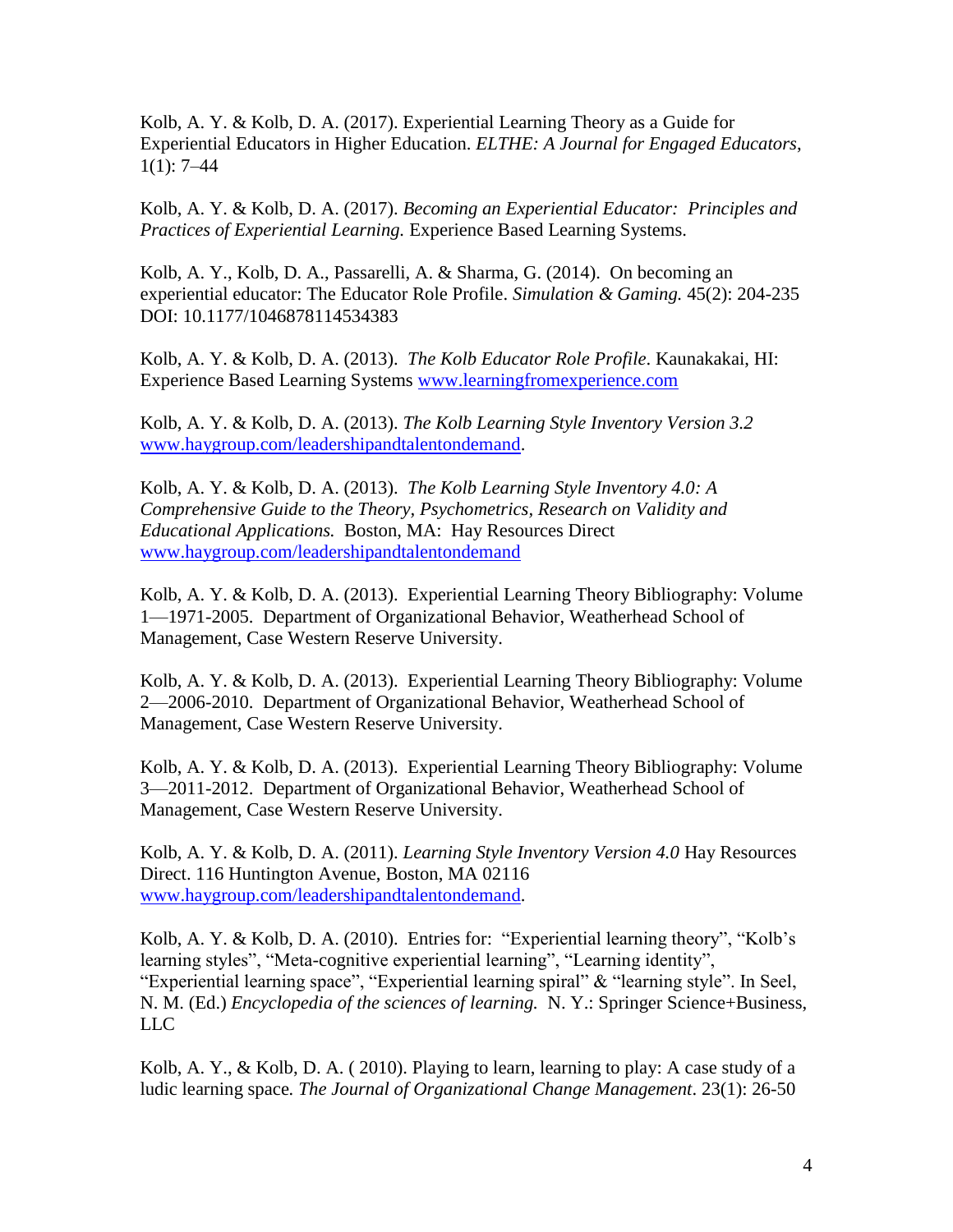Kolb, A. Y. & Kolb, D. A. (2009). The learning way: Meta-cognitive aspects of experiential learning. *Simulation and Gaming: An Interdisciplinary Journal.* 40(3): 297-327

Kolb, A. Y. & Kolb, D. A. (2009). On becoming a learner: The concept of learning identity. In Bamford-Rees et. al. (Eds.), *Learning never ends: Essays on adult learning inspired by the life and work of David O. Justice* Chicago, IL: CAEL Forum and News

Kolb, A. Y. & Kolb, D. A. (2009). Experiential learning theory: A dynamic, holistic approach to management learning, education and development. Chapter 3 in Armstrong, S. J. & Fukami, C. (Eds.) *Handbook of Management Learning, Education and Development.* London: Sage Publications

Kolb, A. Y. & Kolb, D. A. (2007). *Experiential Learning Theory Bibliography: 1971- 2005*. Department of Organizational Behavior, Weatherhead School of Management, Case Western Reserve University.

Kolb, A. Y. & Kolb, D. A. (2007). *Experiential Learning Theory Bibliography: Recent Research 2005-2007.* Department of Organizational Behavior, Weatherhead School of Management, Case Western Reserve University.

Kolb, A. Y., & Kolb, D. A. (2006). Learning styles and learning spaces: A review of multidisciplinary application of experiential learning theory in higher education. In Sims, R., and Sims, S. (Eds.). *Learning styles and learning: A key to meeting the accountability demands in education*. NOVA Publishers.

Kolb, A. Y., & Kolb, D. A. (2006). *The Kolb Learning Style Inventory 3.1: Facilitator's guide to learning*. Boston, MA: Hay Resources Direct.

Kolb, A. Y., Kolb, D. A. (2005). Learning styles and learning spaces: Enhancing experiential learning in higher education. *Academy of Management Learning and Education,* 4(2), 193-212*.*

Kolb, A. Y. & Kolb, D. A. (2005). *The Kolb Learning Style Inventory 3.1: Technical Specifications.* Boston, MA: Hay Resources Direct.

Kolb, D. A. (2005). *Learning Style Inventory Version 3.1* Hay Resources Direct [www.haygroup.com/leadershipandtalentondemand](http://www.haygroup.com/leadershipandtalentondemand)

Kolb, A. Y., Godwin, L., Joy, S., Coombe, D., Gazal, L., & Murphy, V. (2005). *Leading a SAGES seminar: An instructor's guide*.<http://www.case.edu/sages/fellows.htm> Case Western Reserve University, Cleveland, OH.

Kayes, A. B., Kayes, D. C., Kolb, A. Y. and Kolb, D. A. (2005). *The Kolb team learning experience: Facilitator's guide.* Boston, MA: Hay Resources Direct.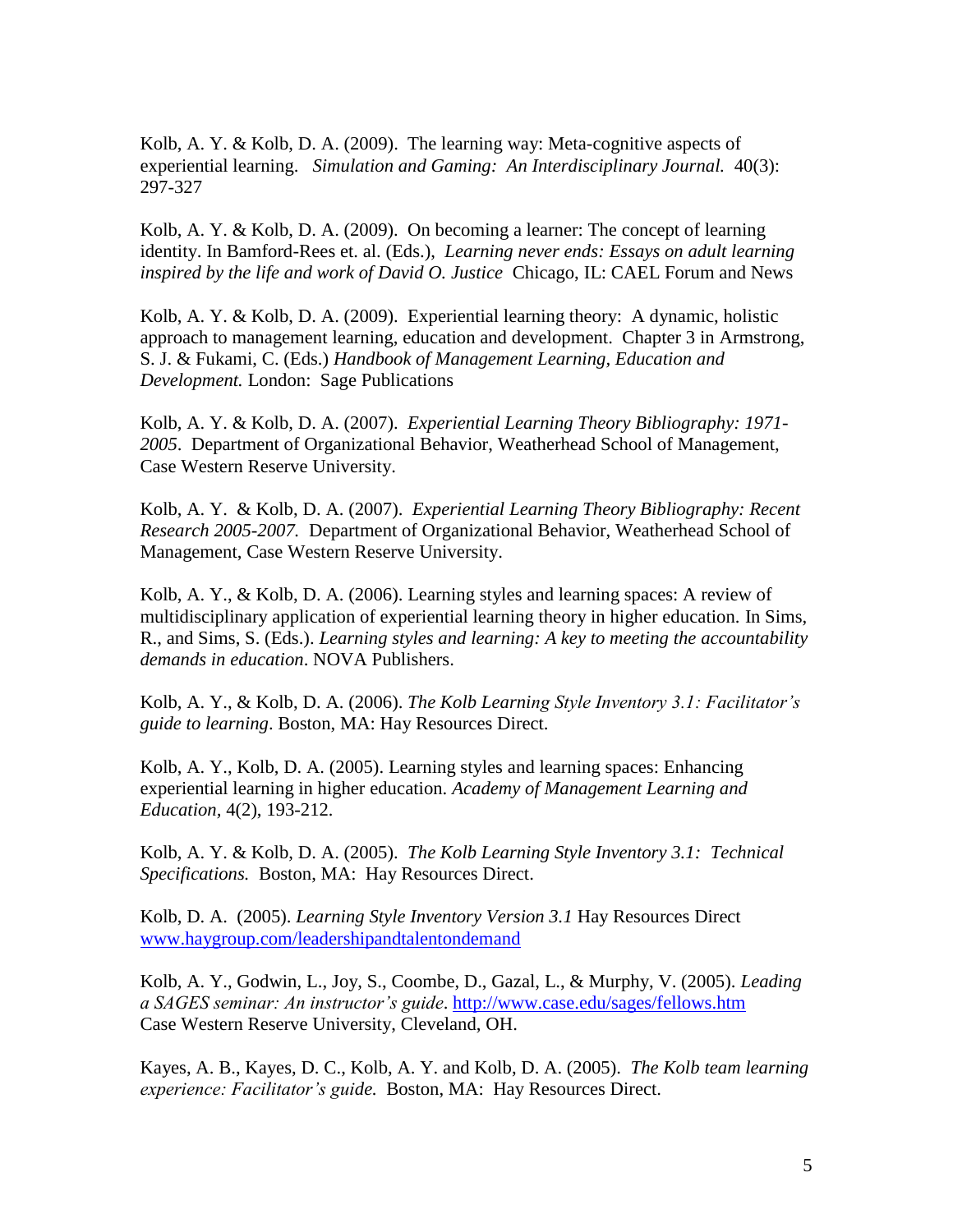Kayes, A. B., Kayes, D. C., Kolb, A. Y. and Kolb, D. A. (2004). *The Kolb team learning experience: Improving team effectiveness through structured learning experiences.*  Boston, MA: Hay Resources Direct.

Eickmann, P., Kolb, A. Y. and Kolb, D. A. (2004). Designing Learning. In Boland, R. and Collopy, F. *Managing as designing: Creating a new vocabulary for management education and research.* Stanford University Press.

Kolb, A. Y., Murphy V., Puerta, M., & Yamazaki, Y. (2003). *Seminar Approach to Scholarship and General Education (SAGES): An assessment of the first year.* Case Western Reserve University.

Kolb, A. Y., Lingham, T. (2002). *Ohio Consortium on Artistic Learning: A baseline study of the learning styles of visual artists.* Experience Based Learning Systems, Inc.

Kolb, A. (2002). The evolution of a conversational learning space. Capter 5 in Baker, A. C., Jensen, P. J., and Kolb, D. A**.** *Conversational learning: An experiential approach to knowledge creation.* Westport Conn.: Quorum Books.

Kolb, A, Baker, A. C., Jensen, P. J., and Kayes, C. (2002). The practice of conversational learning in higher education. Chapter 12 in Baker, A. C., Jensen, P. J., and Kolb, D. A**.**  *Conversational learning: An experiential approach to knowledge creation.* Westport Conn.: Quorum Books.

Kolb, A., & Kolb, D. A. (2001). Learning styles. In Forest, J. & Kinser, K. (Eds.), *Encyclopedia of higher education in the United States*. ABC-CLIO Publishers.

Kolb, A. (2000). Play: An interdisciplinary integration of research. *Unpublished doctoral dissertation*, Organizational Behavior Department, Case Western Reserve University, Cleveland, Ohio.

### **COURSES TAUGHT**

2003- 2008 **Adult Learning and Development**  Doctoral course, Organizational Behavior, Case Western Reserve University

2005- 2008 **Experiential Learning** Master of Positive Organizational Development, Case Western Reserve University.

2005-2007 **Learning and Knowledge Creation**